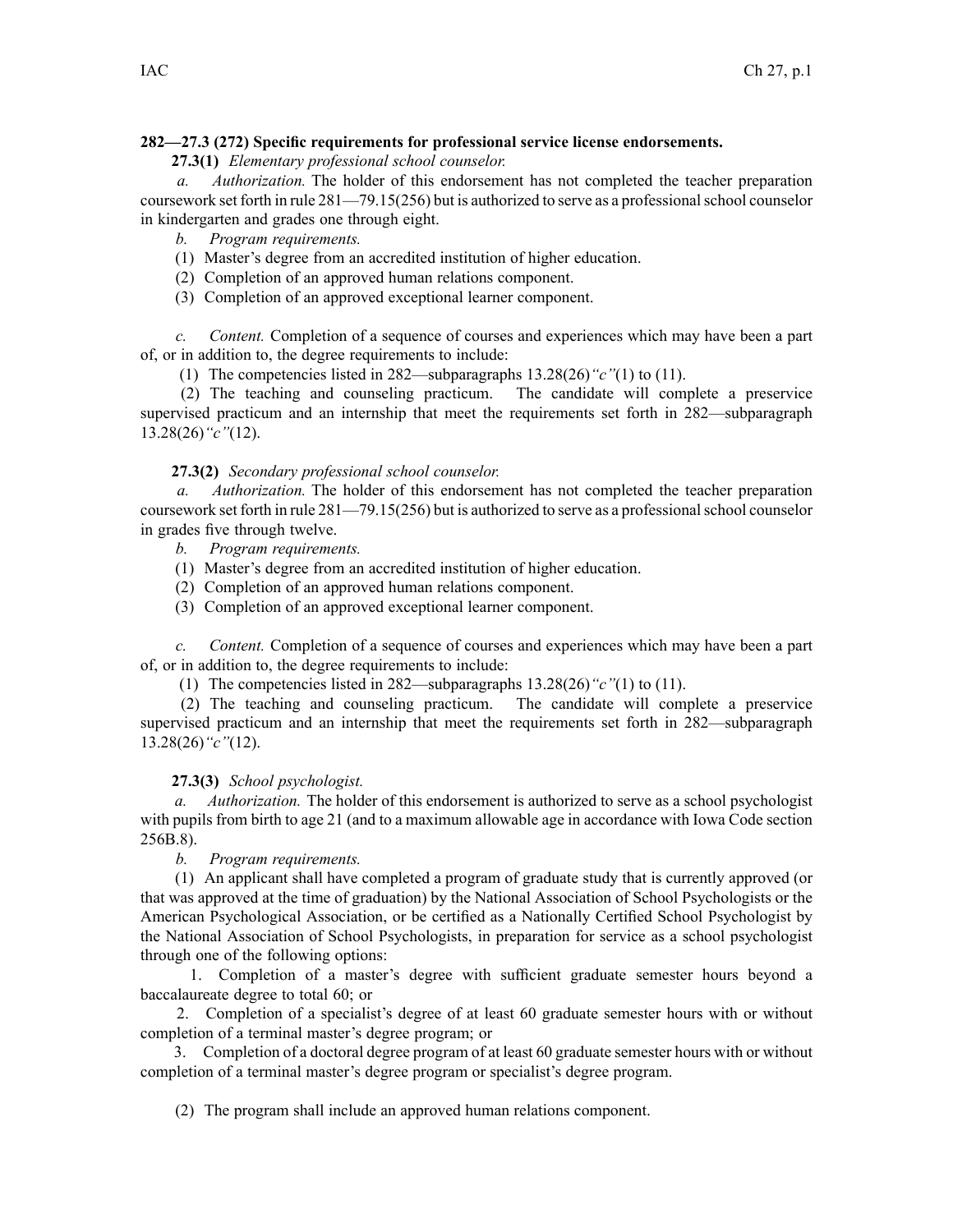(3) The program must include preparation that contributes to the education of students with disabilities and students who are gifted and talented.

## *c. School psychologist one-year Class A license.*

(1) Requirements for <sup>a</sup> one-year Class A license. A nonrenewable Class A license valid for one year may be issued to an individual who must complete an internship or thesis as an aspec<sup>t</sup> of an approved program in preparation for the school psychologist endorsement. The one-year Class A license may be issued under the following limited conditions:

1. Verification from the institution that the internship or thesis is <sup>a</sup> requirement for successful completion of the program.

2. Verification that the employment situation will be satisfactory for the internship experience.

3. Verification from the institution of the length of the approved and planned internship or the anticipated completion date of the thesis.

4. Verification of the evaluation processes for successful completion of the internship or thesis.

5. Verification that the internship or thesis is the only requirement remaining for successful completion of the approved program.

(2) Written documentation of the above requirements must be provided by the official at the institution where the individual is completing the approved school psychologist program and forwarded to the board of educational examiners with the application form for licensure.

**27.3(4)** *Speech-language pathologist.* A person who meetsthe requirementsset forth below may be issued an endorsement. Alternatively, a person may meet the requirements for a statement of professional recognition (SPR) issued by the board of educational examiners in this area as set forth in 282—Chapter 16.

*a. Authorization.* The holder of this endorsement is authorized to serve as <sup>a</sup> speech-language pathologist to pupils from birth to age 21 (and to <sup>a</sup> maximum allowable age in accordance with Iowa Code section [256B.8\)](https://www.legis.iowa.gov/docs/ico/section/256B.8.pdf).

*b. Program requirements.*

(1) An applicant must hold <sup>a</sup> master's degree in speech pathology.

(2) Content. An applicant must have completed the requirements in speech pathology and in the professional education sequence, i.e., 20 semester hoursincluding student teaching/internship as <sup>a</sup> school speech-language pathologist. Courses in the following areas may be recognized for fulfilling the 20-hour sequence:

1. Curriculum courses (e.g., reading, methods, curriculum development).

2. Foundations (e.g., philosophy of education, foundations of education).

3. Educational measurements (e.g., school finance, tests and measurements, measures and evaluation of instruction).

4. Educational psychology (e.g., educational psychology, educational psychology measures, principles of behavior modification).

5. Courses in special education (e.g., introduction to special education, learning disabilities).

6. Child development courses (e.g., human growth and development, principles and theories of child development, history and theories of early childhood education).

NOTE: General education courses (e.g., introduction to psychology, sociology, history, literature, humanities) will not be credited toward fulfillment of the required 20 hours.

(3) The applicant must complete an approved human relations component.

(4) The program must include preparation that contributes to the education of individuals with disabilities and the gifted and talented.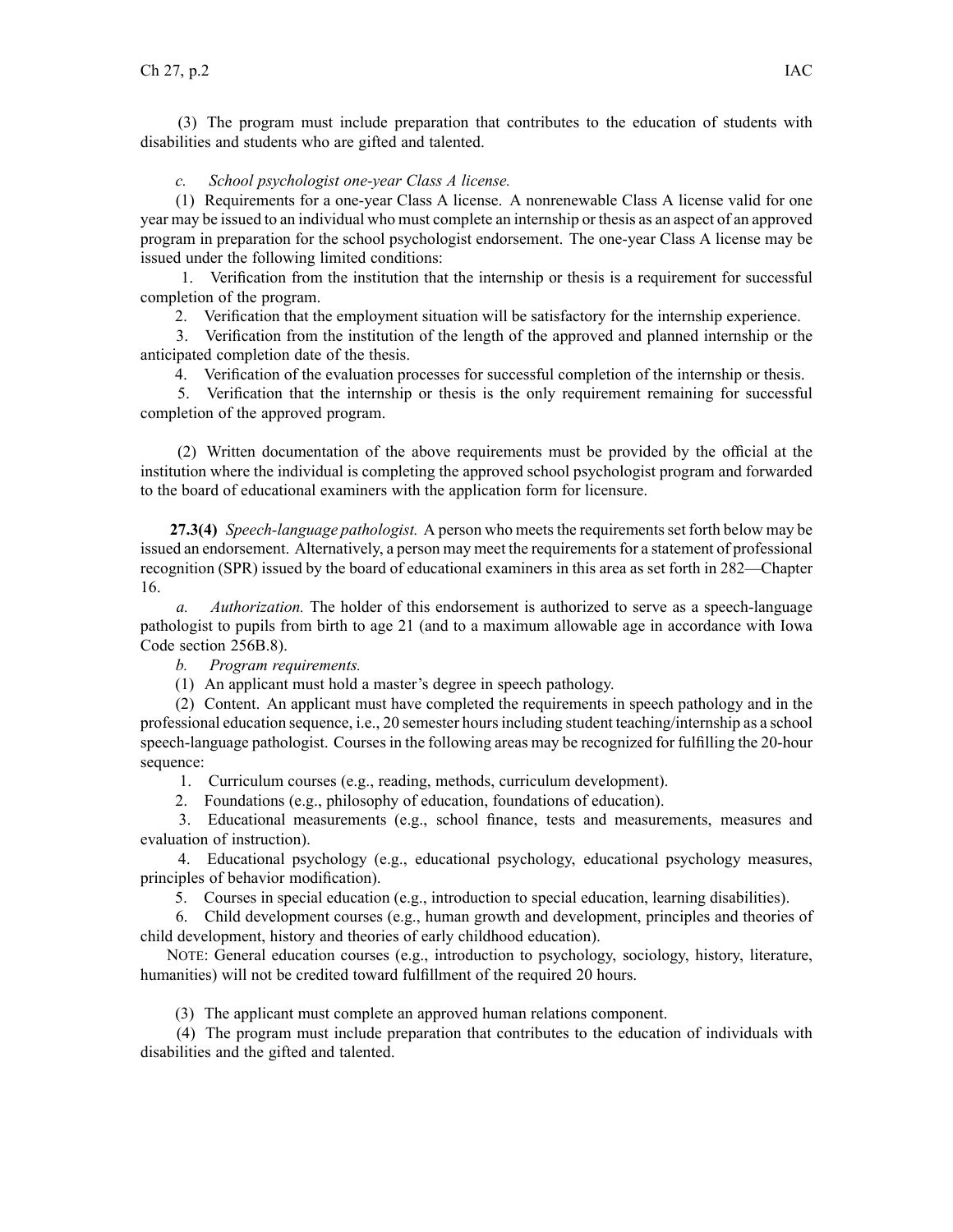# **27.3(5)** *Professional service administrator.*

*a. Authorization.* The holder of this endorsement is authorized to serve as <sup>a</sup> supervisor of special education suppor<sup>t</sup> programs. However, an individual holding <sup>a</sup> statement of professional recognition is not eligible for the professional service administrator endorsement.

## *b. Program requirements.*

(1) An applicant must hold <sup>a</sup> master's degree in preparation for school psychology, speech/language pathology, audiology (or education of the hearing impaired), or social work.

(2) Content. The program shall include <sup>a</sup> minimum of 16 graduate semester hours to specifically include the following:

- 1. Consultation process in special or regular education.
- 2. Current issues in special education administration including school law/special education law.
- 3. Program evaluation.
- 4. Educational leadership.
- 5. Administration and supervision of special education.

6. Practicum: Special education administration. NOTE: This requirement may be waived based on two years of experience as <sup>a</sup> special education administrator.

- 7. School personnel administration.
- 8. Evaluator approval component.
- *c. Other.* The applicant must:

(1) Have four years of suppor<sup>t</sup> service in <sup>a</sup> school setting with special education students in the specific discipline area desired.

(2) Meet the practitioner licensure requirements of one of the following endorsements:

- 1. School audiologist (or hearing impaired at K-8 and 5-12).
- 2. School psychologist.
- 3. School social worker.
- 4. Speech-language pathologist.

### **27.3(6)** *Director of special education of an area education agency.*

*a. Authorization.* The holder of this endorsement is authorized to serve as <sup>a</sup> director of special education of an area education agency. Assistant directors are also required to hold this endorsement. However, an individual holding <sup>a</sup> statement of professional recognition is not eligible for the director of special education of an area education agency endorsement.

*b. Program requirements.*

(1) Degree—specialist or its equivalent. An applicant must hold <sup>a</sup> master's degree plus at least 32 semester hours of planned graduate study in administration or special education beyond the master's degree.

- (2) Endorsement. An applicant must hold or meet the requirements for one of the following:
- 1. PK-12 principal and PK-12 supervisor of special education (see rule 282—18.9(272));
- 2. Supervisor of special education—instructional (see rule 282—15.5(272));
- 3. Professional service administrator (see subrule 27.3(5)); or
- 4. A letter of authorization for special education supervisor issued prior to October 1, 1988.

(3) Content. An applicant must have completed <sup>a</sup> sequence of courses and experiences which may have been par<sup>t</sup> of, or in addition to, the degree requirements to include the following:

- 1. Knowledge of federal, state and local fiscal policies related to education.
- 2. Knowledge of school plant/facility planning.

3. Knowledge of human resources management, including recruitment, personnel assistance and development, evaluations, and negotiations.

4. Knowledge of models, theories and philosophies that provide the basis for educational systems.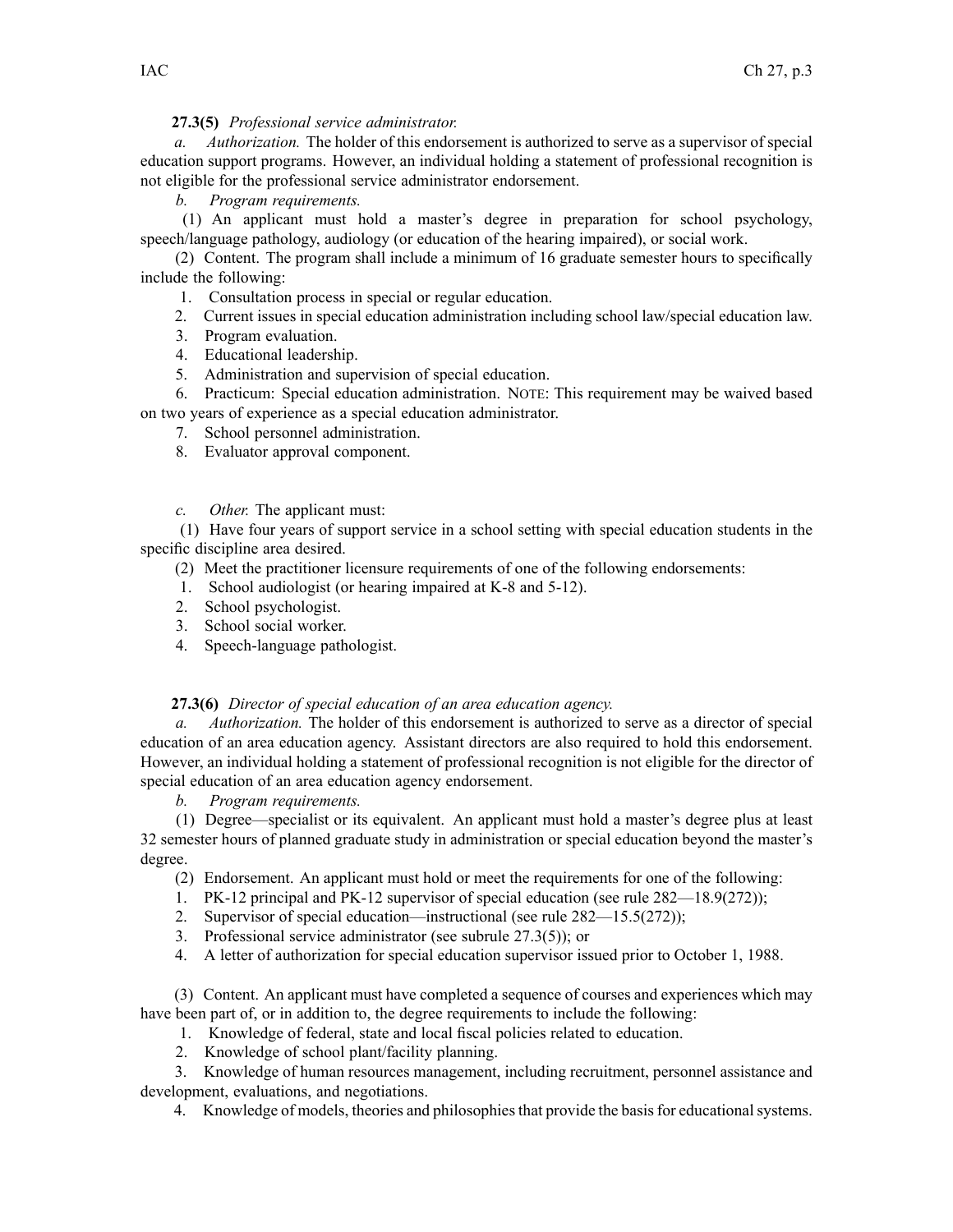5. Knowledge of current issues in special education.

6. Knowledge of special education school law and legislative and public policy issues affecting children and families.

7. Knowledge of the powers and duties of the director of special education of an area education agency as delineated in Iowa Code section [273.5](https://www.legis.iowa.gov/docs/ico/section/273.5.pdf).

8. Practicum in administration and supervision of special education programs.

(4) Experience. An applicant must have three years of administrative experience as <sup>a</sup> PK-12 principal or PK-12 supervisor of special education.

(5) Competencies. Through completion of <sup>a</sup> sequence of courses and experiences which may have been par<sup>t</sup> of, or in addition to, the degree requirements, the director of special education accomplishes the following:

1. Facilitates the development, articulation, implementation and stewardship of <sup>a</sup> vision of learning that is shared and supported by the school community.

2. Advocates, nurtures and sustains <sup>a</sup> school culture and instructional program conducive to student learning and staff professional growth.

3. Ensures managemen<sup>t</sup> of the organization, operations and resources for <sup>a</sup> safe, efficient and effective learning environment.

4. Collaborates with educational staff, families and community members; responds to diverse community interests and needs; and mobilizes community resources.

5. Acts with integrity and fairness and in an ethical manner.

6. Understands, responds to, and influences the larger political, social, economic, legal, and cultural context.

7. Collaborates and assists in supporting integrated work of the entire agency.

*c. Other.*

(1) Option 1: Instructional. An applicant must meet the requirements for one special education teaching endorsement and have three years of teaching experience in special education.

(2) Option 2: Support. An applicant must meet the practitioner licensure requirements for one of the following endorsements and have three years of experience as a:

- 1. School audiologist;
- 2. School psychologist;
- 3. School social worker; or
- 4. Speech-language pathologist.

**27.3(7)** *School social worker.* A person who meets the requirements set forth below may be issued an endorsement. Alternatively, <sup>a</sup> person may meet the requirements for <sup>a</sup> statement of professional recognition (SPR) issued by the board of educational examiners in this area as set forth in 282—Chapter 16.

*a. Authorization.* An individual who meets the requirements of 282—paragraph 15.7(5)*"b"* or 282—subrule 16.6(2) is authorized to serve as <sup>a</sup> school social worker to pupils from birth to age 21 (and to <sup>a</sup> maximum allowable age in accordance with Iowa Code section [256B.8](https://www.legis.iowa.gov/docs/ico/section/256B.8.pdf)).

*b. Endorsement requirements.* An applicant must hold <sup>a</sup> master's degree in social work from an accredited school of social work to include <sup>a</sup> minimum of 20 semester hours of coursework (including practicum experience) which demonstrates skills, knowledge, and competencies in the following areas:

(1) Social work.

- 1. Assessment (e.g., social, emotional, behavioral, and familial).
- 2. Intervention (e.g., individual, group, and family counseling).

3. Related studies (e.g., community resource coordination, multidiscipline teaming, organizational behavior, and research).